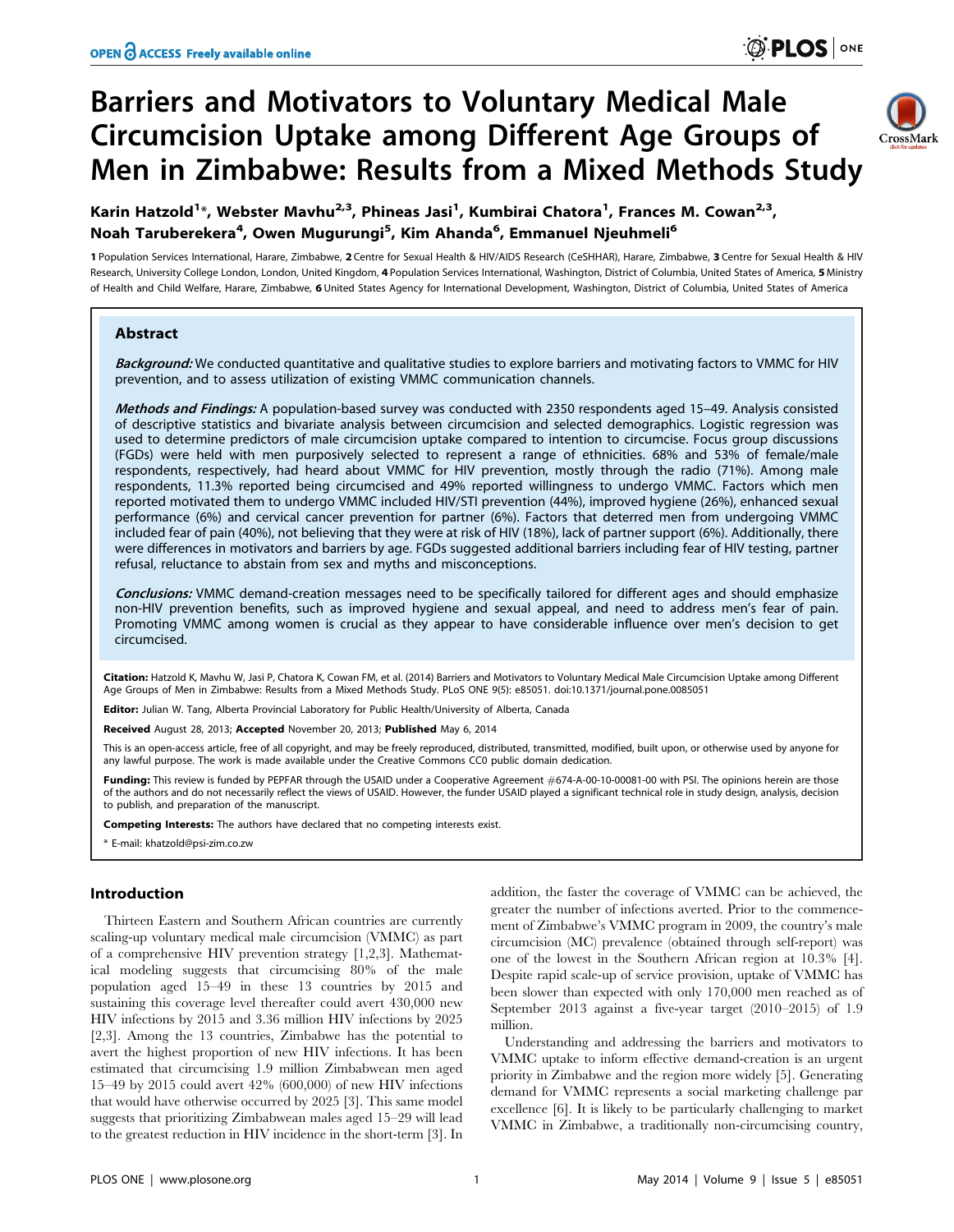where the connotations of having been circumcised were until recently, largely negative.

Research from other settings suggests that the most common individual barriers to seeking VMMC are: fear of pain associated with the operation and local anesthesia, as well as fear of complications; the lengthy healing and sexual abstinence period; perceived threats to masculinity; and perceived costs [7,8]. The objective of this study was to explore barriers and motivating factors to VMMC for HIV prevention in Zimbabwe. Resultant findings were used to inform the design of appropriate VMMC communication strategies.

# Methods

We conducted a national, population-based survey in February 2013 with 2350 respondents aged 15–49 years. Assuming 90% of those approached agreed to take part in the survey, this sample size would provide 80% power to detect various predictors of VMMC uptake. The study utilized a multi-stage cluster design. In the first stage, 100 enumeration areas (EAs) were randomly selected using probability proportionate to size (60 rural and 40 urban). In the second stage, households were the sampling unit. A complete listing of households for each of the100 EAs selected was obtained from the Central Statistical Office. The listing included maps for each of the EAs. Simple random sampling was used to select households. In each selected household, a single eligible respondent was interviewed. Respondents were included in the study if they fulfilled the following criteria: aged 15–49 years; being a member of the household for at least 12 months; present at the time scheduled for the interview. In households with more than one eligible respondent, a participant was randomly selected using the Kish grid method. If there was no one at a selected household, two call-backs were done before substitution with the closest adjacent household. If no eligible respondent lived in the household, the closest adjacent household was substituted.

Quantitative data were collected through individual interviews using structured questionnaires conducted by trained field interviewers. The questionnaires were informed by validated questions (e.g., MC knowledge, attitudes) from WHO/UNAIDS [9], behavior change frameworks [10] and the Zimbabwe Demographic and Health Survey (ZDHS) [11]. The questionnaires were programmed using Entryware software and personal digital assistants (PDAs) were used for data collection. Range and consistency checks and skip patterns were programmed into the questionnaire to improve data quality. In addition, trained supervisors monitored data collection in the field and conducted back checks for 10% of all interviews. Bivariate analyses were conducted between circumcision and selected demographic variables. Logistic regression was used to determine predictors of MC compared to intention to circumcise. The outcome variable was defined as males intending to be circumcised versus men already circumcised. The definition of the outcome variable was based on the adoption stairway that builds on behavior change frameworks [10]. We chose to report on comparing intention to circumcise with circumcised because individuals with intention to adopt a behavior are more likely to practice the behavior compared to those in other stages of behavior change.

Predictor variables included perceived availability of VMMC services; self-efficacy (one's belief that one can make the decision to go for VMMC); social support (support from friends to go for VMMC); positive beliefs about MC benefits and safety, and knowledge. Age, education, marital status, socio-economic status and religion were the covariates. The survey data will be uploaded onto a web-based, data sharing platform hosted by Harvard Dataverse Network. This network is available to the public and users can cite and/or request data for reuse.

The qualitative study, conducted in 2010, consisted of focus group discussions (FGDs) held across Zimbabwe with men drawn from seven ethnicities: Shona, Ndebele, Shangaan, Chewa, Xhosa, Venda and Remba. Between June and October 2010, 14 genderspecific FGDs were held with young men (aged  $18-24$ ), (n = 7 groups), older men  $(25-49)$ ,  $(n=7$  groups) in five of Zimbabwe's 10 provinces (Bulawayo, Harare, Mashonaland West, Masvingo and Matebeleland North). Purposive and snowball sampling were employed to ensure that the seven ethnicities (and age groups) were fairly represented in the FGDs. Discussions were conducted in either Shona or Ndebele, Zimbabwe's dominant indigenous languages, also spoken and understood by smaller ethnic groups. Two trained teams of male researchers conducted the FGDs; each team was composed of a facilitator and note-taker. FGDs were guided by a topic guide. Topic guide development was initially informed by a review of MC literature. However, as data collection progressed and additional themes began to emerge, the topic guide was revised. The data collection process was therefore iterative and involved data collection, on-going analysis and topic-guide revisions to test for theme saturation [12,13].

All discussions were audio-recorded. Audio-recorded qualitative data were transcribed and translated verbatim into English; transcripts were entered into NVivo 8 (QSR International, Melbourne, Australia), a qualitative data storage and retrieval program. Two researchers coded each transcription separately. Discrepancies were resolved by discussion with the study coordinator, who also independently coded all transcripts. Codes were grouped into categories and emerging themes were then identified using thematic analysis [12,13]. Only qualitative findings on barriers to VMMC are presented in this analysis. These findings were used to augment those from the populationbased survey and were illustrated with verbatim quotes.

# Ethical Considerations

All studies obtained ethics approval from the relevant ethics committees including: Medical Research Council of Zimbabwe, the ethics board of Population Services International (PSI) and the University College London ethics committee. All participants provided written informed consent.

#### Results

A total of 2350 individuals were interviewed. Nearly half  $(49.6\%, n = 1165)$  of the survey participants were men,  $45\%$  $(n = 1058)$  were aged 15–24 years. The median age was 25 among male respondents and 26 among female respondents. Respondents were mostly Christian  $(73.3\%, n = 1723)$ , married  $(43.7\%,$  $n = 1026$ ) or previously married (12.4%,  $n = 292$ ), had a secondary education level  $(76.9\%, n = 1807)$  and were residing in rural areas (60%,  $n = 1409$ ). Table 1 shows the socio-demographic characteristics of survey participants and main outcome variables.

### VMMC Knowledge

Sixty-eight percent (n = 797) of the interviewed men and 53.8% (n = 637) of women had heard about VMMC as an HIV prevention intervention. Among male respondents there was no difference in knowledge by age; 82.3% of male respondents who had heard of VMMC knew that it reduced risk of HIV acquisition (84.5% aged 18–24; 80.8% aged 25–49). Most (87.6%) knew that VMMC can protect against sexually transmitted infections, 86.1% knew that VMMC improves penile hygiene and 67.6% knew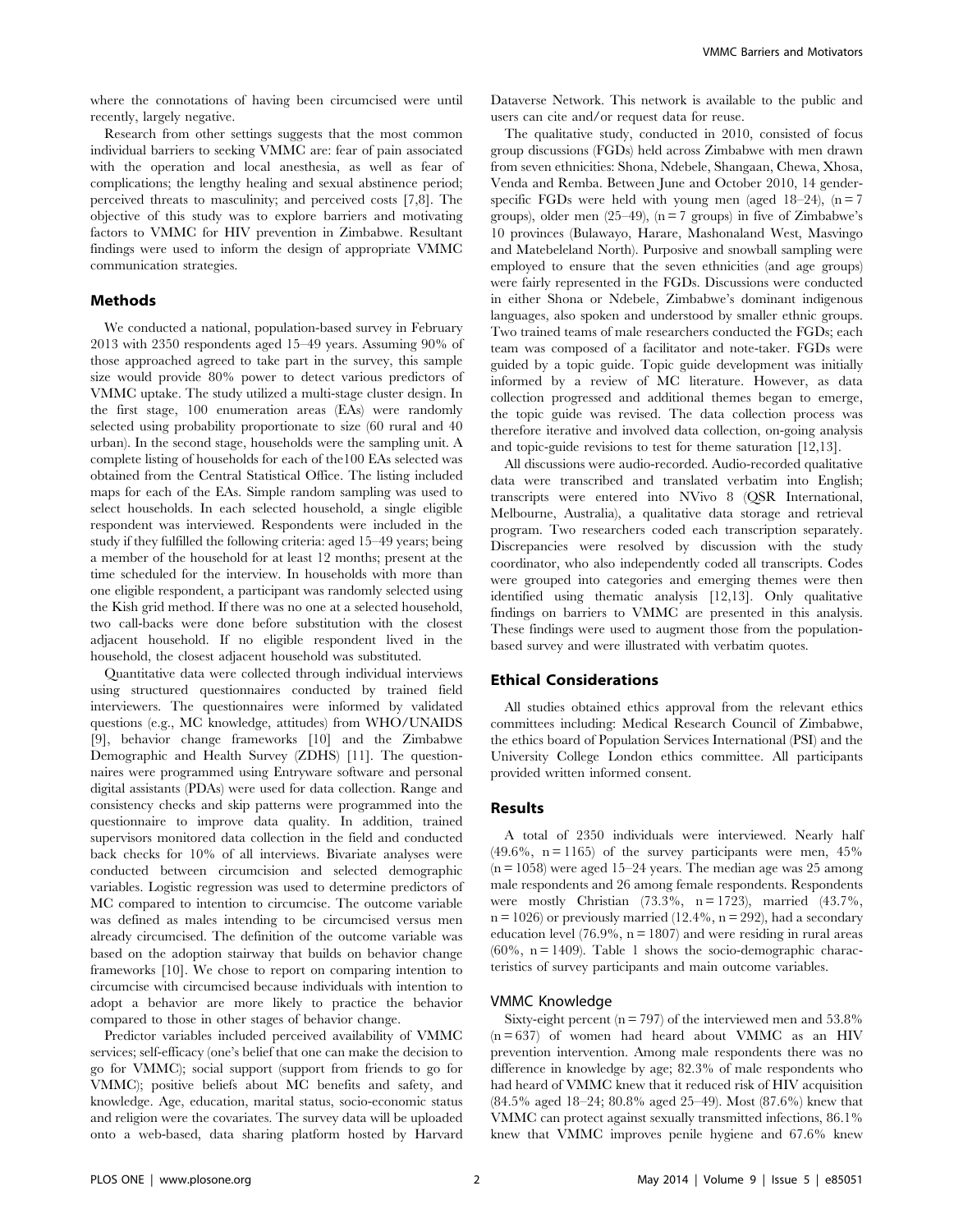**Table 1.** Socio-demographic characteristics of survey participants and main outcome variables by gender.

|                                                      | Subcategory         | Men % (n = 1165)         | Women % (n = 1185)       | Total % (n = 2350) |
|------------------------------------------------------|---------------------|--------------------------|--------------------------|--------------------|
| Sex                                                  | Male                | $\overline{\phantom{0}}$ | $\overline{\phantom{a}}$ | 49.6               |
|                                                      | Female              | ä,                       | $\overline{\phantom{a}}$ | 50.4               |
| Age                                                  | $15 - 24$           | 22.51                    | 22.51                    | 45.0               |
|                                                      | $25 - 49$           | 27.06                    | 27.91                    | 55.0               |
|                                                      | Median age          | 25.0                     | 26.0                     | 25.0               |
| Religion                                             | Traditional         | 2.1                      | 0.6                      | 2.7                |
|                                                      | Roman Catholic      | 9.0                      | 10.0                     | 19.0               |
|                                                      | Pentecostal         | 13.6                     | 16.7                     | 30.3               |
|                                                      | Apostolic sects     | 8.5                      | 12.8                     | 21.3               |
|                                                      | Muslim              | $0.8\,$                  | 0.6                      | 1.3                |
|                                                      | None                | 11.3                     | 3.2                      | 14.5               |
|                                                      | Other               | 4.3                      | 6.6                      | 10.9               |
| <b>Marital Status</b>                                | Married/co-habiting | 20                       | 23.7                     | 43.7               |
|                                                      | Never married       | 25.6                     | 18.3                     | 43.9               |
|                                                      | Widowed             | 1.3                      | 3.7                      | $5\overline{)}$    |
|                                                      | Divorced            | 1.5                      | 2.9                      | 4.4                |
|                                                      | Separated           | 1.3                      | 1.8                      | 3.1                |
| Education                                            | Primary             | 5.4                      | 8.1                      | 13.5               |
|                                                      | Secondary           | 38.8                     | 38.1                     | 76.9               |
|                                                      | University/higher   | 5.3                      | 3.6                      | 8.9                |
|                                                      | None                | 0.1                      | 0.6                      | 0.7                |
| Place of residence                                   | Rural               | 29.4                     | 30.5                     | 60.0               |
|                                                      | Urban               | 20.1                     | 19.9                     | 40.0               |
| Ever heard of VMMC as an HIV<br>prevention method    | Yes                 | 68.4                     | 53.8                     | 61.0               |
|                                                      | <b>No</b>           | 31.6                     | 46.2                     | 39.0               |
| Willingness to undergo VMMC<br>(oneself/the partner) | Yes                 | 60                       | 71.1                     | 65.6               |
|                                                      | <b>No</b>           | 40                       | 28.9                     | 34.4               |
| Willingness to have one's son<br>undergo VMMC        | Yes                 | 75.9                     | 77.9                     | 76.8               |
|                                                      | No                  | 24.1                     | 22.1                     | 23.2               |

doi:10.1371/journal.pone.0085051.t001

about its protective effect on cervical cancer in the female partner. The majority (89.1%) understood that VMMC is only partially protective for HIV acquisition and that circumcised men still need to use other HIV prevention methods post circumcision. Nevertheless, 22.6% of the male respondents who had heard about VMMC believed that a circumcised man does not need to use a condom to prevent HIV acquisition and 55.7% believed that HIV-positive individuals should be circumcised (Table 2).

#### Attitudes Towards VMMC

Among the female respondents who had heard about VMMC, 71.1% reported being supportive of their male partner being circumcised (Table 1) and the majority of the male respondents were either already circumcised  $11\%$  ( $n = 90$ ) or were intending to go for VMMC 49% ( $n = 389$ ), while 40% ( $n = 318$ ) reported that they were not interested in getting circumcised. Among both female and male respondents, 76.8% reported willingness to have their son circumcised. When asked whether the male interviewee would recommend VMMC to his peers, 75% of those who had heard about VMMC answered "yes," with significantly more

"yes" respondents from the younger age group than from the older age group  $(78.6\% \text{ versus } 72.6\%, \text{ p} \leq 0.05)$  respectively.

# Sources of VMMC Information

The majority (71.4%) of the male respondents cited the radio as the source of information about VMMC (Table 3). Television was the second most frequently mentioned communication channel (40.4%), followed by newspaper (28.9%), billboards (22.2%) and posters (22.2%). Among the interpersonal communication channels, the majority of respondents cited the health and community worker as the primary source of information (28.7%), followed by peers, friends and relatives (26.2%), small group discussions (7.3%), road shows organized by PSI (5.6%), door-to-door visits by community mobilizers (5.2%) and community drama (3.4%).

#### Motivating Factors for VMMC Uptake

Table 4 describes the motivating factors for VMMC uptake by age group. Among men in the survey who reported that they were willing to be circumcised, 93.8% reported they were motivated to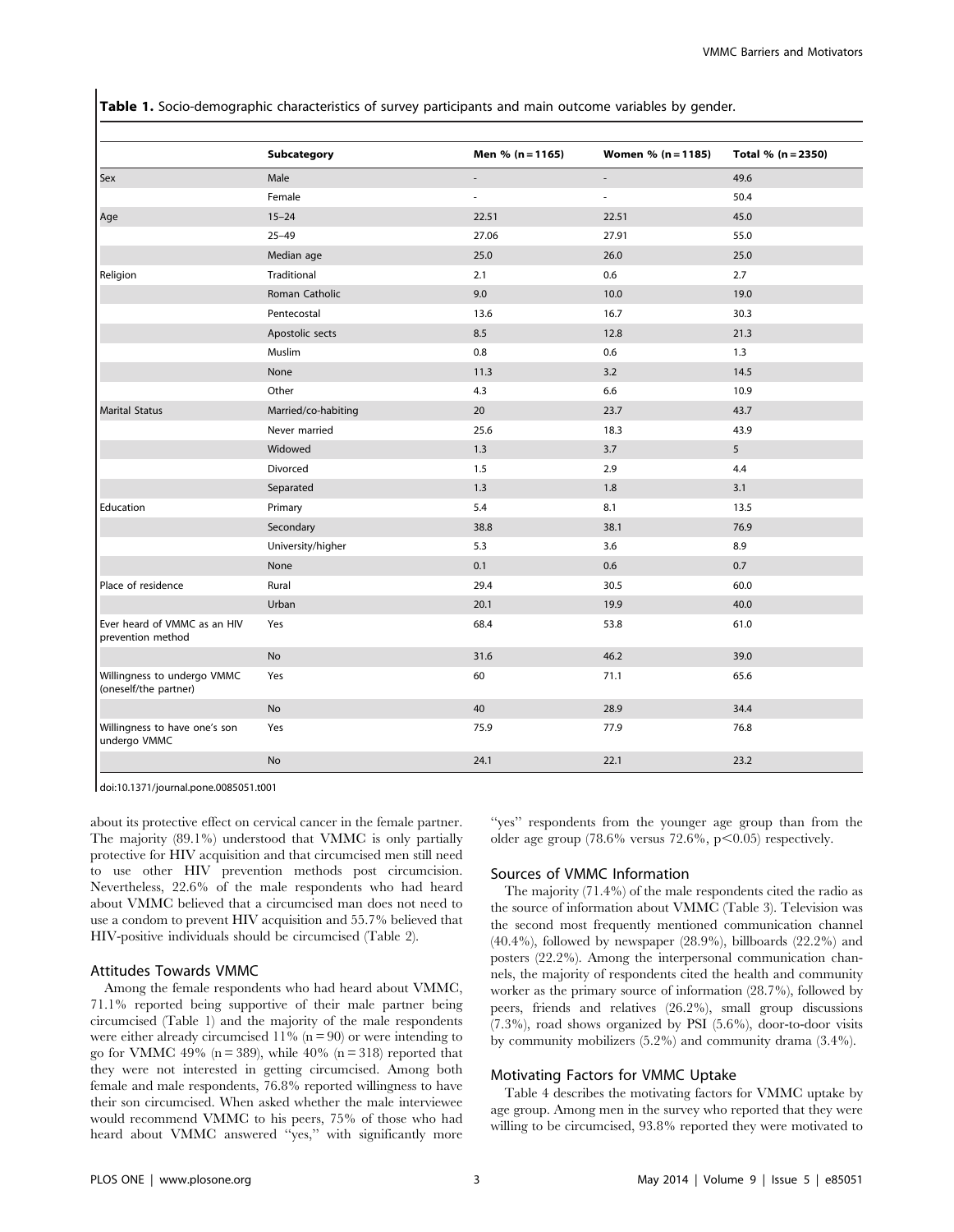Table 2. VMMC knowledge among males aged 15–49 who had heard about VMMC.

| <b>VMMC</b> knowledge                                                                           | $15-24$ (n = 323) | $25-49$ (n = 474) | Total $(n = 797)$ | Significance |
|-------------------------------------------------------------------------------------------------|-------------------|-------------------|-------------------|--------------|
| VMMC reduces risk of HIV acquisition                                                            | 84.6              | 80.8              | 82.3              | $P = 0.117$  |
| VMMC protects against STI                                                                       | 88.5              | 86.9              | 87.9              | $P = 0.495$  |
| VMMC improves penile hygiene                                                                    | 84.5              | 87.2              | 86.1              | $P = 0.296$  |
| VMMC prevents cervical cancer in women                                                          | 67.5              | 67.7              | 67.6              | $P = 0.946$  |
| Circumcised men still need to use other methods<br>such as condoms and sexual partner reduction | 92.0              | 88.4              | 89.1              | $P = 0.103$  |
| Once circumcised, a man no longer has to use<br>condoms to prevent HIV                          | 22.9              | 22.4              | 22.6              | $P = 0.856$  |
| HIV positive individuals should be circumcised                                                  | 55.7              | 55.7              | 55.7              | $P = 0.993$  |

doi:10.1371/journal.pone.0085051.t002

undergo VMMC to prevent HIV/STIs, 56% for hygiene purposes, 13.4% to enhance sexual performance, 13.1% to prevent cervical cancer in their partner, to set a good example for their community  $(11.1\%)$  or children  $(7.5\%)$ , as well as to please their female partner (8%). Significantly more men from the older age group cited ''improved hygiene'' as a motivating factor  $(62.3\% \text{ vs. } 49.2\%, \text{ p} = 0.01)$ . Older men were also more likely to be motivated by ''improved sexual performance'' than younger men  $(18.1\% \text{ vs. } 8.1\%, \text{ p} = 0.004)$  and setting a good example for the community (14.2% vs. 7.6%,  $p = 0.037$ ).

# Barriers to VMMC Uptake: Quantitative Findings

Table 5 describes the barriers to VMMC uptake by age group among men who reported that they were not willing to be circumcised. The most frequently cited barrier to circumcision was fear of pain during the procedure  $(56.3\%$  among men aged  $>25$ and  $47\%$  among men aged  $\leq$  25 years). Other barriers to VMMC included low risk perception (''I am not at risk of HIV infection,'' "I am not promiscuous") among both age groups;  $14.6\%$  (<25)

Table 3. Sources of information about VMMC among males aged 15–49.

| <b>Sources of information about VMMC</b> | % (n = 1165) |  |  |
|------------------------------------------|--------------|--|--|
| Radio                                    | 71.4         |  |  |
| Television                               | 40.4         |  |  |
| Workplace                                | 11.6         |  |  |
| Newspaper/magazine                       | 28.9         |  |  |
| Posters                                  | 22.2         |  |  |
| <b>Billboards</b>                        | 22.2         |  |  |
| Health/community worker                  | 28.7         |  |  |
| Counselor                                | 8.4          |  |  |
| Friends/relatives                        | 26.2         |  |  |
| Leaflets/brochures                       | 6.6          |  |  |
| Road shows                               | 5.6          |  |  |
| Drama/theater                            | 3.4          |  |  |
| Door to door                             | 5.2          |  |  |
| Small group discussions                  | 7.3          |  |  |
| Individual discussions                   | 5.6          |  |  |
| Others                                   | 10           |  |  |

doi:10.1371/journal.pone.0085051.t003

years) and  $13\%$  ( $>25$  years) respectively did not think they were at risk of HIV acquisition and 10.7% and 20.5% respectively did not think of themselves as being promiscuous. Lack of partner support for VMMC was cited by 14% of the interviewees from the older age group and only by 2.9% of the younger age group ( $p = 0.003$ ). Perceived high costs were cited as a potential barrier by only 3.9% and 3.3% of the younger and older age group respectively (circumcision for HIV prevention is free in Zimbabwe).

### Barriers to VMMC Uptake: Qualitative Findings

Qualitative findings suggested that fear of an HIV test is a major barrier to VMMC uptake. FGD participants mentioned that potential VMMC clients were opting not to be circumcised because they are required to first undertake an HIV test. ''They are saying before you are circumcised you must first get a blood test. That's what is chasing away most people,'' (uncircumcised man). Additionally, myths and misconceptions seem to be a significant deterrent. A few participants thought that VMMC was a potentially harmful procedure. "I heard that they can even make the mistake of cutting your testes,'' (uncircumcised man). Yet others were concerned about the infertility that may arise as a result of circumcision. "My major question is whether we will still be able to have children after circumcision,'' (uncircumcised men).

Partner refusal also came up as a major VMMC barrier among older, married men. A male partner described how his wife had confronted him and subsequently discouraged him from going for VMMC. ''She [wife] asked 'why do you want to go for circumcision when you are already married? They say it offers prevention from HIV; where do you think the HIV will come from?''' (uncircumcised man). Moreover, older men felt that the waiting time before resumption of sex post VMMC (six weeks) was too long. One man questioned: ''Do you think it is possible to sleep with your wife in the same blanket for six weeks without having sex?" (uncircumcised man).

#### Predictors of Uptake of VMMC

Segmentation analysis of the data collected in the populationbased survey was used to predict uptake of VMMC. We identified availability, social support, perceived pain and self-efficacy as predictors of uptake of male circumcision (Table 6). Males reporting high perceived availability of VMMC services were more likely to be circumcised (OR = 2.32;  $p = 0.001$ ). In addition, males reporting social support for VMMC from friends were also more likely to have been circumcised  $(OR = 3.01; p = 0.001)$ . Males reporting perceived pain were least likely to be circumcised  $(OR = 0.71; p = 0.006)$ . The strongest predictor of VMMC uptake was self-efficacy. Men with high levels of self-efficacy (one's belief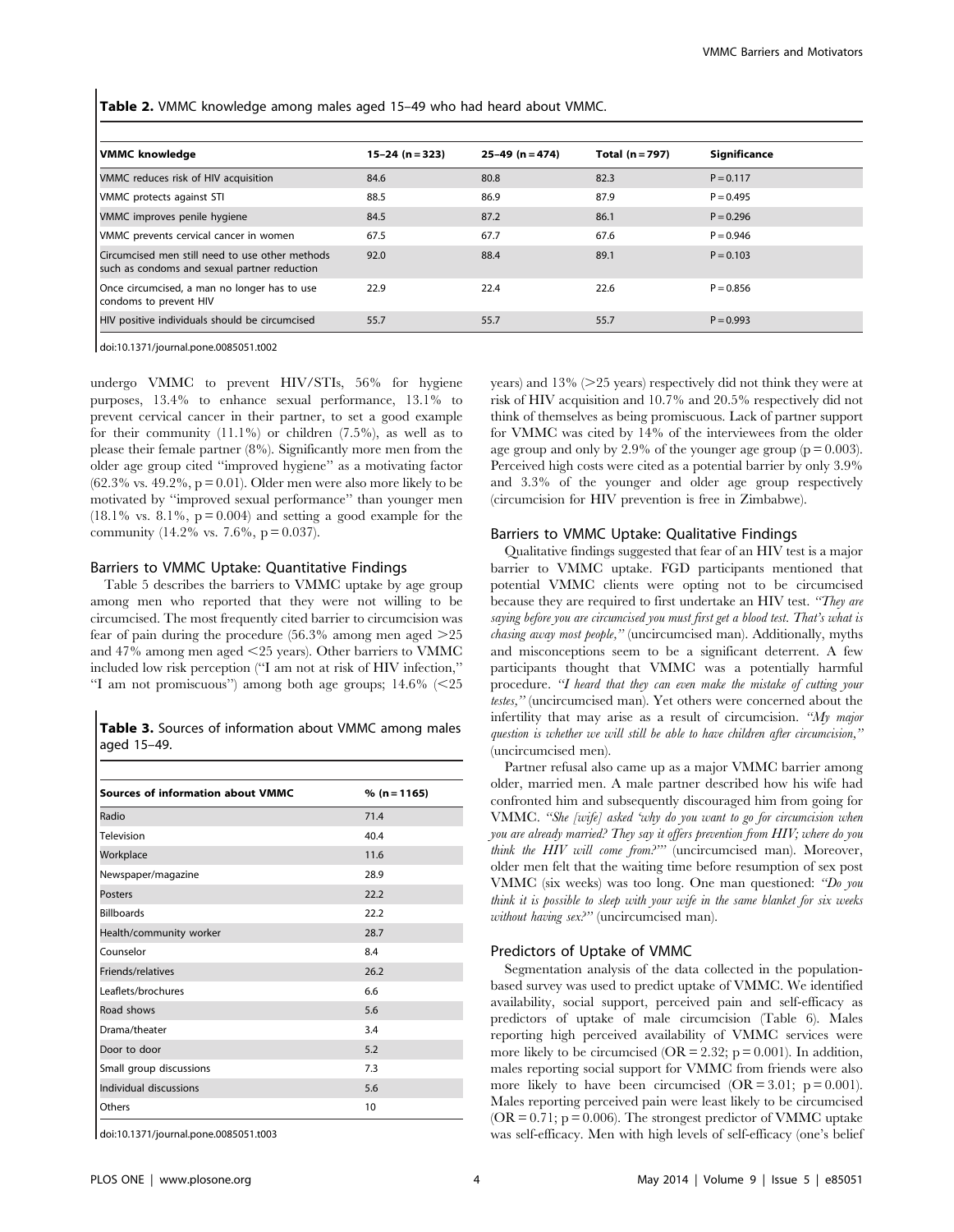Table 4. Motivating factors for VMMC by age among males 15–49 year olds willing to be circumcised.

| <b>Motivating factor</b>              | 15-24 years (n = 185) | 25-49 years $(n = 204)$ | Total $(n = 389)$ | Significance |
|---------------------------------------|-----------------------|-------------------------|-------------------|--------------|
| <b>HIV</b> prevention                 | 95.1                  | 92.6                    | 93.8              | $P = 0.308$  |
| Personal hygiene                      | 49.2                  | 62.3                    | 56.0              | $P = 0.01$   |
| Improve sexual performance            | 8.1                   | 18.1                    | 13.4              | $P = 0.004$  |
| Prevent cervical cancer in my partner | 10.3                  | 15.7                    | 13.1              | $P = 0.114$  |
| Set a good example for my community   | 7.6                   | 14.2                    | 11.1              | $P = 0.037$  |
| To please my partner                  | 6.5                   | 9.3                     | 8.0               | $P = 0.304$  |
| Set good example for my children      | 4.9                   | 9.8                     | 7.5               | $P = 0.064$  |
| Followed my friends                   | 2.2                   | 5.4                     | 3.9               | $P = 0.098$  |
| My partner told me to                 | 2.7                   | 4.4                     | 3.6               | $P = 0.366$  |
| My mother told me to                  | 2.7                   |                         | 1.8               | $P = 0.202$  |

doi:10.1371/journal.pone.0085051.t004

that one can make the decision to go for VMMC) were eight times more likely of having been circumcised than men with low levels of self-efficacy  $(OR = 8.20; p = 0.042)$ . Religion was a significant covariate. Male Christians were more likely to be circumcised compared to non-Christians ( $OR = 2.04$ ;  $p = 0.014$ ).

#### **Discussion**

This research highlighted barriers and motivating factors to VMMC as well as predictors of VMMC uptake. In addition, it was useful in identifying how existing VMMC communication channels were used. It is encouraging to learn that knowledge of the protective effect of male circumcision seems to have increased since previous surveys [14,15]. However, knowledge continues to be lower among females, who need to be specifically targeted by VMMC awareness campaigns. This is especially so given the fact that data suggest that women are likely to have considerable influence over their partner's decision to get circumcised, even if covert [7]. Additionally, our data suggested that while HIV is often cited as a reason for being circumcised, men are also motivated by non-HIV-related factors. This suggests that these non-HIV-related benefits should continue to be highlighted in demand-creation messages.

While there were no significant differences in VMMC knowledge among younger and older men, it was clear from the data that attitudes towards VMMC among the age groups differed and also, different factors motivated and deterred men of different ages. The findings suggest that demand-creation messages need to be specifically tailored for different age groups. Improved hygiene, perceived improved sexual performance and being an example to the community seemed to be motivating factors mainly cited by older age groups. Sexual performance and penile hygiene seem to be issues that mostly concern older men. Nonetheless, these motivating factors could be used in demand-creation campaigns especially targeting older age groups, while interventions using peer support seem to be effective in increasing positive attitudes towards VMMC particularly with younger age groups.

Participants indicated that they had mostly learned of VMMC from television and radio campaigns; these campaigns need to be intensified. New technological innovations such as mHealth (SMS messages) and social media need to be explored; these have been successfully used in other settings to promote VMMC and associated aspects [16]. The Zimbabwean teledensity of around 90% [17] bodes well for the use of such information dissemination mechanisms. These approaches need to be augmented by more participatory ones such as interpersonal communication initiatives that include the use of peers, community-based health care workers and community mobilizers, which have been successfully used to motivate men to take up VMMC in Kenya, Tanzania and South Africa [6]. These study findings suggest that these approaches are more effective when used to target adolescents and highlight the need for their intensification in both urban and rural settings.

The major barriers to VMMC included fear of pain, myths and misconceptions and lack of partner support. Fear of pain is a recurrent theme [7,14,18,19]. Some of the fear is caused by awareness of traditional MC where pain is thought to be a prerequisite for the procedure. Interventions to promote VMMC need to center on the fact that VMMC is a minor operation, which is not painful as it is performed under local anesthesia. Demand-creation needs to debunk myths and misconceptions

Table 5. Barriers to VMMC by age among males aged 15-49 not willing to be circumcised.

| <b>Barrier</b>                      | 15-24 years $(n = 103)$ | 25-49 years $(n = 215)$ | Total $(n = 318)$ | Significance |
|-------------------------------------|-------------------------|-------------------------|-------------------|--------------|
| Fear of pain                        | 56.3                    | 47.0                    | 50.0              | $P = 0.119$  |
| I am not a risk of HIV              | 14.6                    | 13.0                    | 13.5              | $P = 0.707$  |
| I am not promiscuous                | 10.7                    | 20.5                    | 17.3              | $P = 0.031$  |
| My primary partner has not asked me | 2.9                     | 14.0                    | 10.4              | $P = 0.003$  |
| I am worried about costs            | 3.9                     | 3.3                     | 3.5               | $P = 0.774$  |
| Other                               | 37.9                    | 38.6                    | 38.4              | $P = 0.899$  |

doi:10.1371/journal.pone.0085051.t005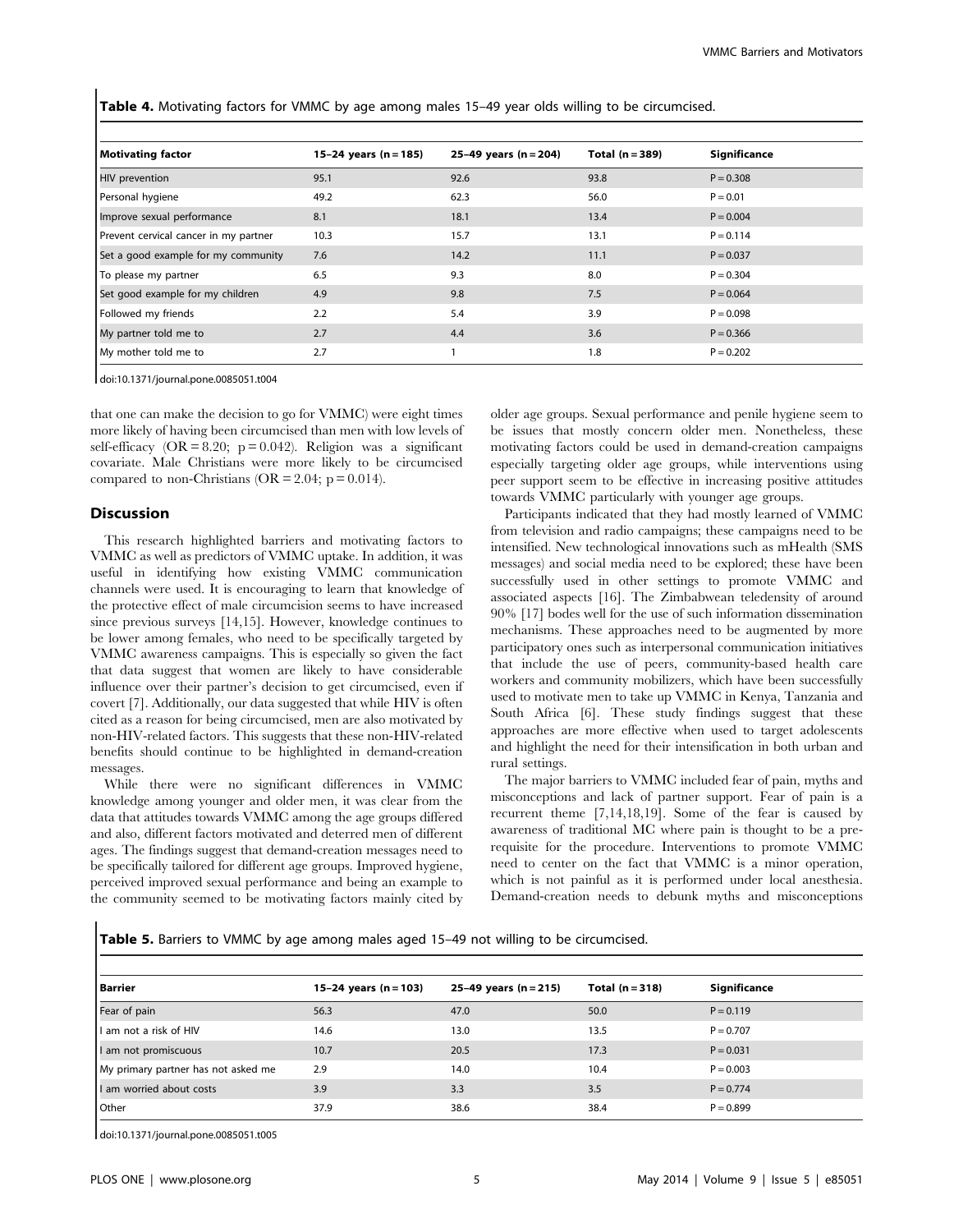Table 6. Logistic regression for predictors of male circumcision uptake among adult males 15–49 years (outcome variable defined as males who were actually circumcised compared to those intending to be circumcised).

|                                                                       | AOR*/confidence interval | Significance |
|-----------------------------------------------------------------------|--------------------------|--------------|
| Availability                                                          | $2.32(1.67 - 3.22)$      | $P = 0.001$  |
| Social support                                                        | 3.01 (1.97-4.61)         | $P = 0.001$  |
| Self-efficacy                                                         | 8.20 (1.08-62.04)        | $P = 0.042$  |
| Belief - MC procedure is painful                                      | $0.71(0.56 - 0.91)$      | $P = 0.006$  |
| <b>Belief</b>                                                         | $1.31(0.78 - 2.20)$      | $P = 0.311$  |
| MC does not take too long to heal                                     |                          |              |
| There are no negative side effects from the MC procedure              |                          |              |
| MC is for responsible men who care about their health and their lives |                          |              |
| MC is beneficial only for men who are HIV- negative                   |                          |              |
| MC is safe                                                            |                          |              |
| <b>Population Characteristics</b>                                     |                          |              |
| Education (secondary or higher vs. primary or lower)                  | $0.39(0.08 - 1.88)$      | $P = 0.242$  |
| Age (15-24 vs. 25 and above)                                          | $1.00(0.50-1.98)$        | $P = 0.996$  |
| Socio-economic status                                                 | $0.29(0.72 - 1.10)$      | $P = 0.289$  |
| Marital status (never and unmarried)                                  | $0.92$ (0.50-1.87)       | $P = 0.924$  |
| Religion (Christian vs. non-Christian)                                | $2.04(1.16 - 3.61)$      | $P = 0.014$  |

doi:10.1371/journal.pone.0085051.t006

around VMMC, such as male circumcision could potentially be harmful and may induce infertility. Since women play an important role in decision-making around VMMC, especially with older men in married relationships, and their potential support for VMMC is high [20], specific interventions need to be developed to increase their awareness and generate support for their partners and sons.

Of importance, a substantial proportion of men reported that they did not want to be circumcised because they were at low risk of HIV infection. Other surveys conducted in Zimbabwe and elsewhere suggest that people often underestimate their HIV risk and interventions to increase awareness of risk may serve to motivate men to undertake VMMC. Likewise, it is important to understand and address the myths and misconceptions deterring VMMC uptake, by context and age segment. In addition to knowledge about VMMC, the data demonstrate the need to strengthen self-efficacy, found to be the strongest predictor of VMMC uptake.

Findings from this and other studies have been used to enhance the Zimbabwe Ministry of Health and Child Care communication strategies. With support from PEPFAR through USAID and implemented by PSI, the mass media campaign was subsequently designed to position VMMC as a lifestyle choice rather than an HIV prevention method so as to increase acceptance of the service by both men and women, in addition to countering perceptions that the procedure only benefits ''promiscuous'' men. Thus, the campaign portrayed VMMC as a lifestyle choice for the ''smart'' man, one who is clean and elegant. The campaign sought to portray circumcised men as confident, outgoing, sexually appealing, and set to succeed in life. To address the predictive factor of social support, the program tailored messages for adolescents and young men by working with a local, popular artist who developed radio jingles and appeared on television, billboards and print materials promoting the hygiene aspect of VMMC. VMMC messages were also customized for women by highlighting MC's

role in reducing the risk of cervical cancer, improving men's hygiene and enhancing men's sexual appeal.

Longer media formats such as radio and television programs were utilized to engage with the target audience and address various concerns, including those around pain and possible sexual dysfunction. Satisfied clients who had undergone VMMC appeared on scheduled radio and television programs to answer general questions, while doctors and nurses provided technical information about the procedure plus its associated health and HIV benefits. In addition, women whose partners had undergone the procedure discussed how they had supported the men. The women also described how they had themselves also benefitted from male circumcision. Mass media activities were complemented by community-level activities that reinforced the hygiene benefits of VMMC, addressed concerns around pain and myths and misconceptions. Younger and older men and women were trained at community level to promote the service among their peers through small group discussions and edutainment.

This exploration of motivators and barriers to VMMC through both qualitative and quantitative approaches yielded invaluable data. However, a potential limitation is that there was a three year gap between the conduct of the FGDs and the quantitative survey. Nonetheless, the difference in the time gap did not seem to have an effect on findings. By 2013, barriers to VMMC identified in 2010 had not changed significantly, hence the need to intensify and modify VMMC demandcreation strategies.

In conclusion, the qualitative and quantitative findings of this study highlighted major motivators and barriers to VMMC in Zimbabwe and informed the design of VMMC promotion activities. Continued campaigns and increased availability of services through scale-up will likely help towards increasing acceptability of the intervention.